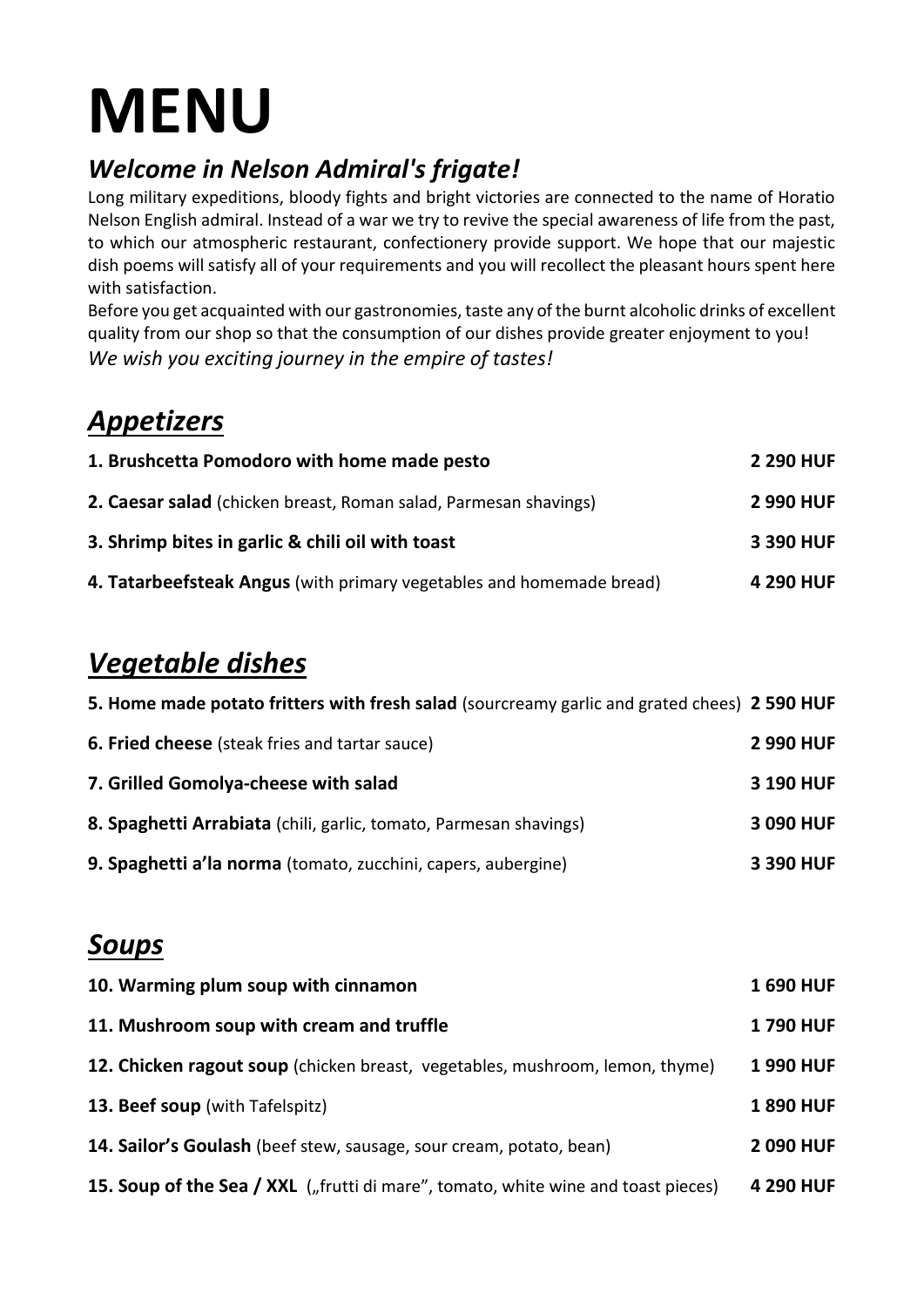## *Regional flavours*

| 16. Homemade Ratatouille with Mangalica sausage and homemade bread | 2 490 HUF |
|--------------------------------------------------------------------|-----------|
| 17. Red wine Hungarian Gray cattle stew with cottage cheese pasta  | 3 990 HUF |

### *Poultry*

| 18. Cordon bleu turkey breast (french fries and tartar sauce)                                          | 3 390 HUF |
|--------------------------------------------------------------------------------------------------------|-----------|
| 19. Creamy garlic spinach chicken breast with tagliatelle                                              | 3 290 HUF |
| 20. Roasted chicken breast with home made grilled Gomolya cheese and fresh salad                       | 3 490 HUF |
| 21. Roasted chicken breast with grilled pineapple and mozzarella (jasmine rice, creamy<br>caper sauce) | 3790 HUF  |
| 22. Spiced panko crumbs breaded chicken breast (jasmine rice, grilled salad, garlic sour<br>cream)     | 3 690 HUF |
| 23. Chicken fajitas (tortilla, chicken breast, cheese, salsa sauce, saur cream, iceberg salad)         | 3790 HUF  |
| 24. Duck leg confit (red wine cabbage, apple potato croquet)                                           | 3 590 HUF |
| 25. Rose duck breast and duck liver (truffle mashed potato, fried onin, red wine blueberry<br>sauce)   | 6 290 HUF |

### *Pork*

| 3 490 HUF                                                                                         |
|---------------------------------------------------------------------------------------------------|
| 3 490 HUF                                                                                         |
| 3 390 HUF                                                                                         |
| 4 490 HUF                                                                                         |
| 30. Fried chops with bacon stuffed with cheese and onion (creamy mashed potato, peach<br>3790 HUF |
| 3 990 HUF                                                                                         |
| 3 890 HUF                                                                                         |
| 4 490 HUF                                                                                         |
|                                                                                                   |

**34. Tenderloin with duck liver & mushroom ragout** (potato fritters, pickled purple onion)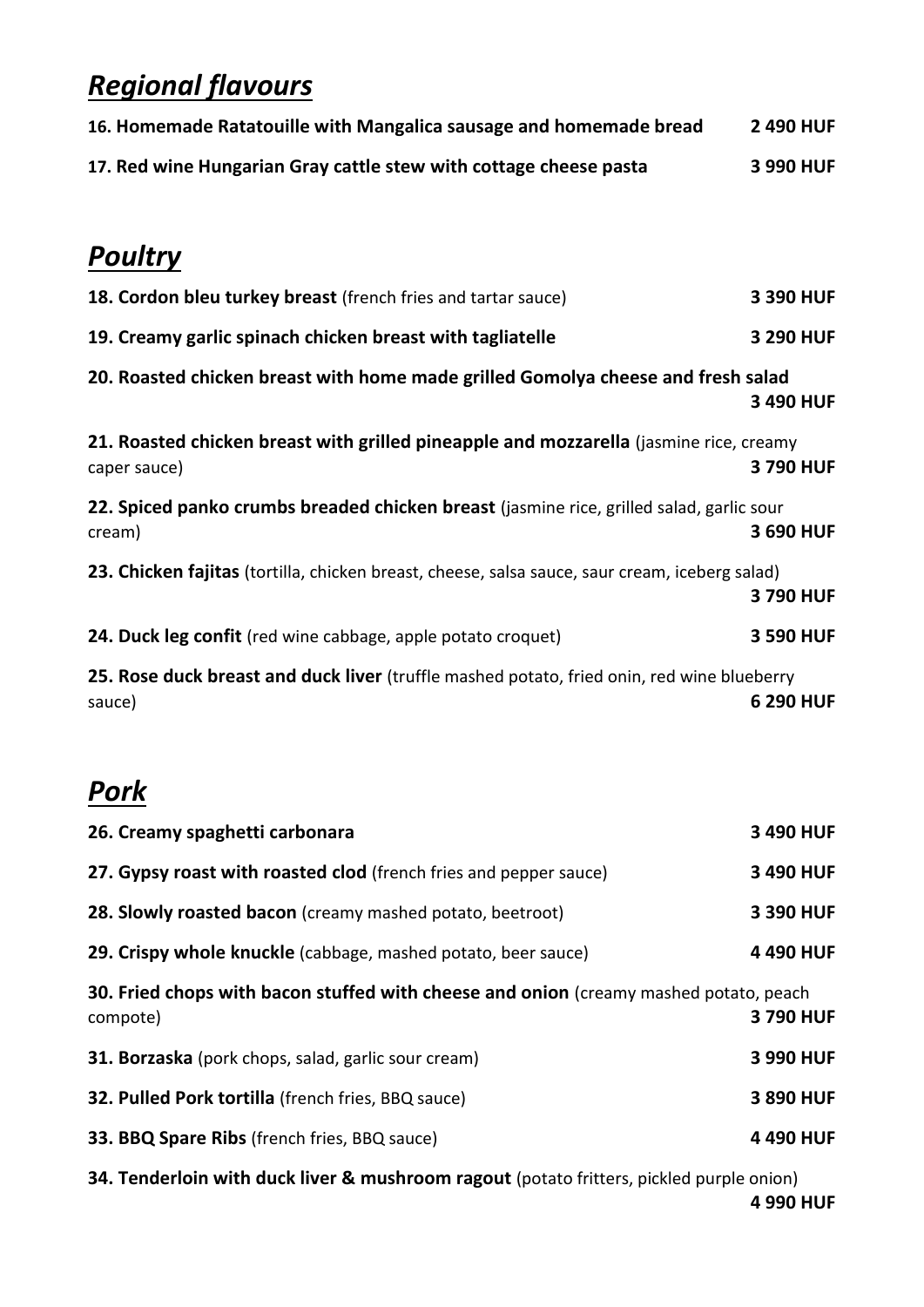### *Beef*

| 35. Beef Cheeks fried slowly in Guinness Original                                             | 4790 HUF  |
|-----------------------------------------------------------------------------------------------|-----------|
| 36. Viennese Schnitzel XXL (potato salad, blueberry jam)                                      | 5 290 HUF |
| 37. Veal steak in garden herb crust (creamy sauce, Parmesan pollenta, grilled asparagus)      | 5790 HUF  |
| 38. Angus rib-eye steak (300g, tomato bean, grilled Roman salad, steak fries)                 | 7990 HUF  |
| 39. Tenderloin a'la Stroganoff (jasmine rice, apple croquet)                                  | 8 290 HUF |
| 40. Angus tenderloin steak (whisky sauce, truffel mashed potato, asparagus, glirred mushroom) | 9 690 HUF |
| 41. Surf 'n' turf - Tenderloin steak with shrimp (creamy caper sauce, steak potato)           | 9 990 HUF |
| Fish                                                                                          |           |
| 42. Frutti di mare – best of the seas with tagliatelle                                        | 3 990 HUF |
| 43. Shrimp spaghetti with garlic chili, ruccola, cocktail tomato                              | 3 990 HUF |
| 44. Fillet of Zander (garlic spinach, potato with parsley)                                    | 3 990 HUF |
| 45. Fillet of Zander in crispy crust (salad, french fries, chili mayo)                        | 4 190 HUF |
| 46. Catfish stew with cottage cheese pasta and crispy bacon                                   | 3 990 HUF |
| 47. Grilled catfish fillet with garlic mussel ragout (asparagus and mashed potatoes)          | 4 290 HUF |

**48. Salmon fillet with garden herbs and grilled asparagus** (jasmine rice, caper sauce)

**4 990 HUF**

**49. Grilled salmon with creamy garlic shrimp** (tagliatelle and Roman salad) **5 990 HUF**

### *Platters for Two*

### **50. Nelson's platter for Two 6 990 HUF**

(turkey breast Cordon bleu, grilled chicken breast, fried cheese, borzaska, Gypsy roast, french fries, grilled vegetables, jasmine rice, grated cheese)

### **51. Wood board for Two 6 990 HUF**

(grilled chicken breast, fried bacon, Gypsy roast, spare-ribs, Debreceni style thick sausage, steak fries, garlic sourcream, Mongolian cabbage salad)